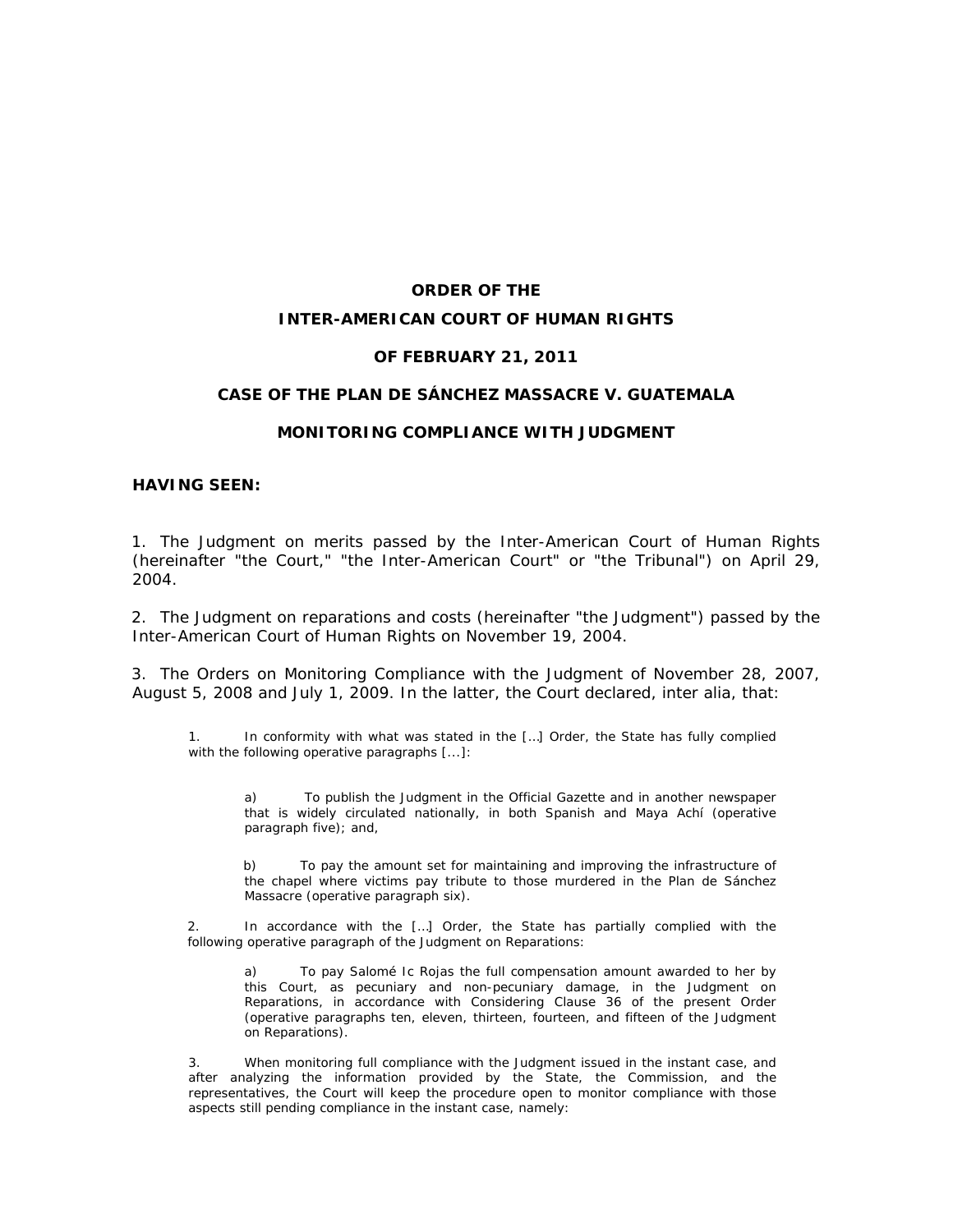a) To investigate, identify and, possibly, punish the perpetrators and masterminds of the Plan de Sánchez Massacre *(operative paragraph one of the Judgment on the Reparations)*;

b) To deliver the text to the victims and publicize the American Convention, in Maya-Achí, in the Municipality of Rabinal (*operative paragraph four of the Judgment on Reparations);*

c) To provide free medical and psychological treatment, and medications, to any victims that need them (*operative paragraph seven of the Judgment on Reparations*);

d) To provide adequate housing to any survivors from the village of Plan de Sánchez who need it (*operative paragraph eight of the Judgment on Reparations*);

e) To create the following programs in the affected communities: a) the study and dissemination of the Maya-Achí culture in the affected communities through the Guatemalan Academy of Mayan Languages, or a similar organization; b) the maintenance and improvement of the road network between the aforementioned communities and Rabinal, the municipal seat; c) provide a sewage system and drinkable water; d) provide teaching personnel for the affected communities who are trained in intercultural and bilingual teaching for primary, secondary and diversified education (*operative paragraph nine of the Judgment on Reparations)*; and,

f) To pay the compensation amount awarded in the Judgment, as pecuniary and non-pecuniary damages, to those individuals who were declared victims and are yet to receive full payment thereof, in conformity with Considering Clause 44 of the [...] Order (*operative paragraphs ten, eleven, thirteen, fourteen and fifteen of the Judgment on Reparations).*

 $\lceil$ ...]

4. The reports of the Republic of Guatemala (hereinafter, the "State" or "Guatemala") presented on January 7, August 18 and December 1, 2010, whereby it informed on the progress made regarding the status of compliance with the Judgment.

5. The briefs of the victims' representatives (hereinafter, the "representatives") received on March 15 and October 25, 2010, whereby they presented their observations on the state reports.

6. The brief of May 12, 2010, whereby the Inter-American Commission on Human Rights (hereinafter "the Inter-American Commission" or "the Commission") submitted its observations on the state report of January 7, 2010.

7. The notes of the Court's Secretariat (hereinafter, the "Secretariat") of September 22 and November 27, 2009, whereby it reiterated to the State the request to present updated information on the points pending compliance. The communications of the Secretariat of July 6 and August 17, 2010 reiterated and asked the State to present documentation showing the proof of payment of the financial reparation, as well as documentation proving delivery of the translation of the American Convention on Human Rights (hereinafter, the "American Convention" or the "Convention").

8. The communication of the Secretariat of February 25, 2010, whereby it was reiterated to the representatives that they had to present their observations on the State report of January 7, 2010. The communications of the Secretariat of March 17 and December 3, 2010, whereby it was reiterated to the Commission that it had to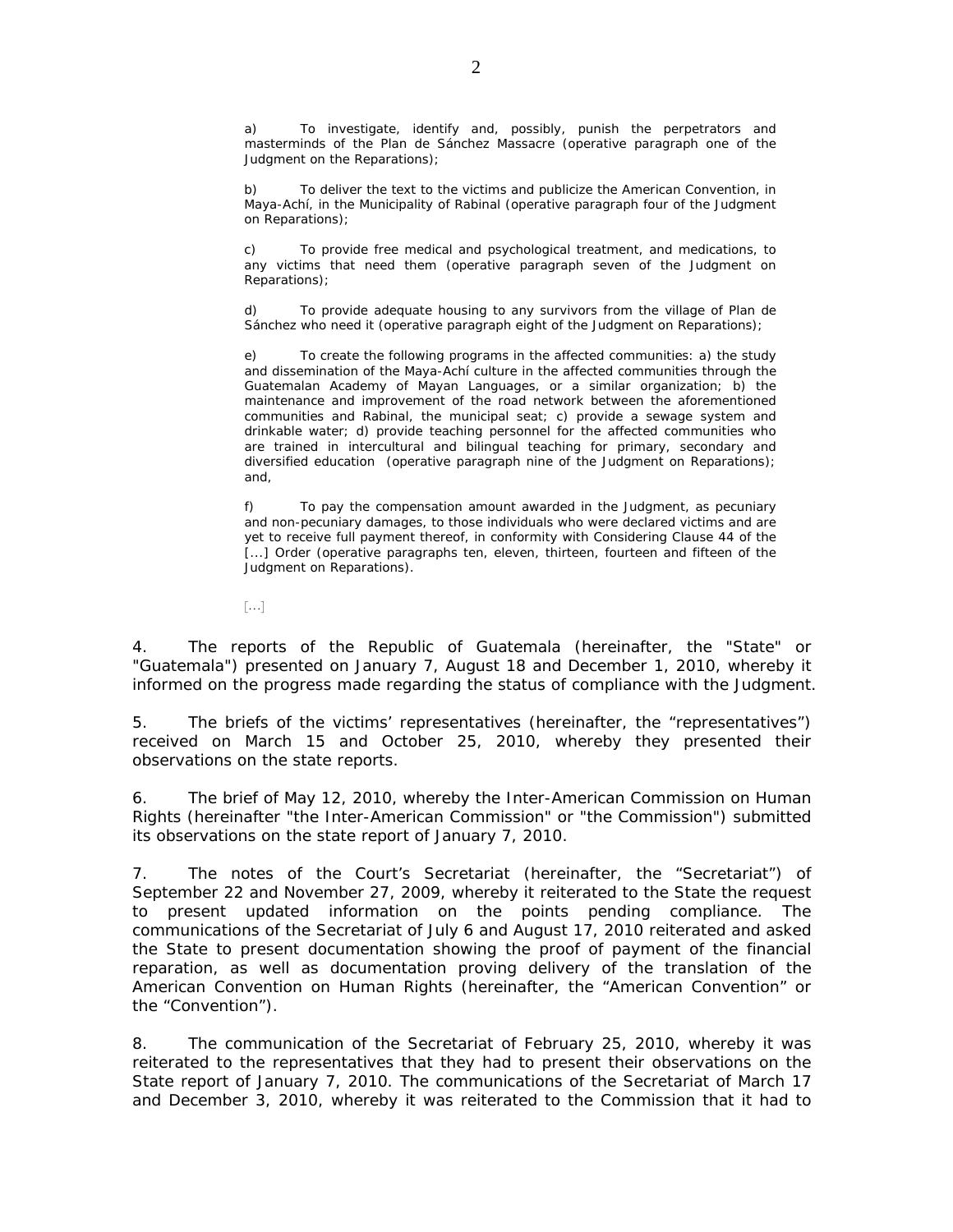submit its observations on the state reports of January 7 and August 18, 2010, respectively.

#### **CONSIDERING:**

<u>.</u>

1. Monitoring compliance with its decisions is a inherent power to the jurisdictional functions of the Court.

2. Guatemala has been a State Party to the American Convention since May 25, 1978, and it accepted the binding jurisdiction of the Court on March 9, 1987.

3. In accordance with the provisions of Article 67 of the American Convention, the State should fully comply with the Court's Judgments. Furthermore, Article 68(1) of the American Convention stipulates that "[t]he State Parties to the Convention undertake to comply with the decision of the Court in any case to which they are parties." To this end, States should ensure the domestic implementation of provisions set forth in the Court's rulings.<sup>1</sup>

4. The obligation to comply with the Tribunal's rulings conforms to a basic principle of international law, supported by international jurisprudence, under which States must abide by their international treaty obligations in good faith (*pacta sunt servanda*); and, as set forth by this Court and in Article 27 of the Vienna Convention on the Law of Treaties of 1969, States cannot, for domestic reasons, ignore their pre-established international responsibility.<sup>2</sup> The treaty obligations of State Parties are binding on all branches and bodies of the State.<sup>3</sup>

5. The States Parties to the Convention must guarantee compliance with the provisions thereof and their effectiveness (effet utile) within their domestic legal systems. This principle applies not only to the substantive provisions of human rights treaties (i.e., those addressing protected rights), but also to procedural provisions, such as those concerning compliance with the Court's decisions. These obligations should be interpreted and enforced in such a manner that the protected guarantee is truly practical and effective, bearing in mind the special nature of human rights treaties.<sup>4</sup>

<sup>1</sup> *Cf*. *Case of Baena Ricardo et al. Competence.* Judgment of November 28, 2003. Series C No. 104, para. 60; *Case of Valle Jaramillo v. Colombia. Monitoring compliance with Judgment.* Order of the Inter-American Court of Human Rights of December 21, 2010, Considering Clause three, and *Case of the Ituango Massacre v. Colombia. Monitoring compliance with Judgment.* Order of the Inter-American Court of Human Rights of December 22, 2010, Considering Clause three and four.

<sup>2</sup> *Cf. International responsibility for the issuance and application of laws that violate the Convention*  (Articles 1 and 2 of the American Convention on Human Rights). Advisory Opinion AO-14/94 of December 9, 1994. Series A No. 14, para. 35; *Case of Valle Jaramillo v. Colombia, supra note 1, Considering Clause four, and Case of Castro Castro Prison v. Peru. Monitoring compliance with Judgment.* Order of the Inter-American Court of Human Rights of December 21, 2010, Considering Clause six.

<sup>3</sup> *Cf*. Case of Castillo Petruzzi et al. v. Peru. Monitoring Compliance with Judgment. Order of the Inter-American Court of Human Rights of November 17, 1999 , Considering Clause three; Case of Valle Jaramillo v. Colombia, supra note 1, Considering Clause four, and Case of Castro Castro Prison v. Peru, supra note 2, Considering Clause six.

<sup>4</sup> *Cf*. Case of Ivcher Bronstein v. Peru. Competence. Judgement of the Inter-American Court of Human Rights of September 24, 1999. Series C No. 54, para. 37; Case of Valle Jaramillo v. Colombia, supra note 1, Considering Clause five, and Case of Castro Castro Prison v. Peru, supra note 2, Considering Clause seven.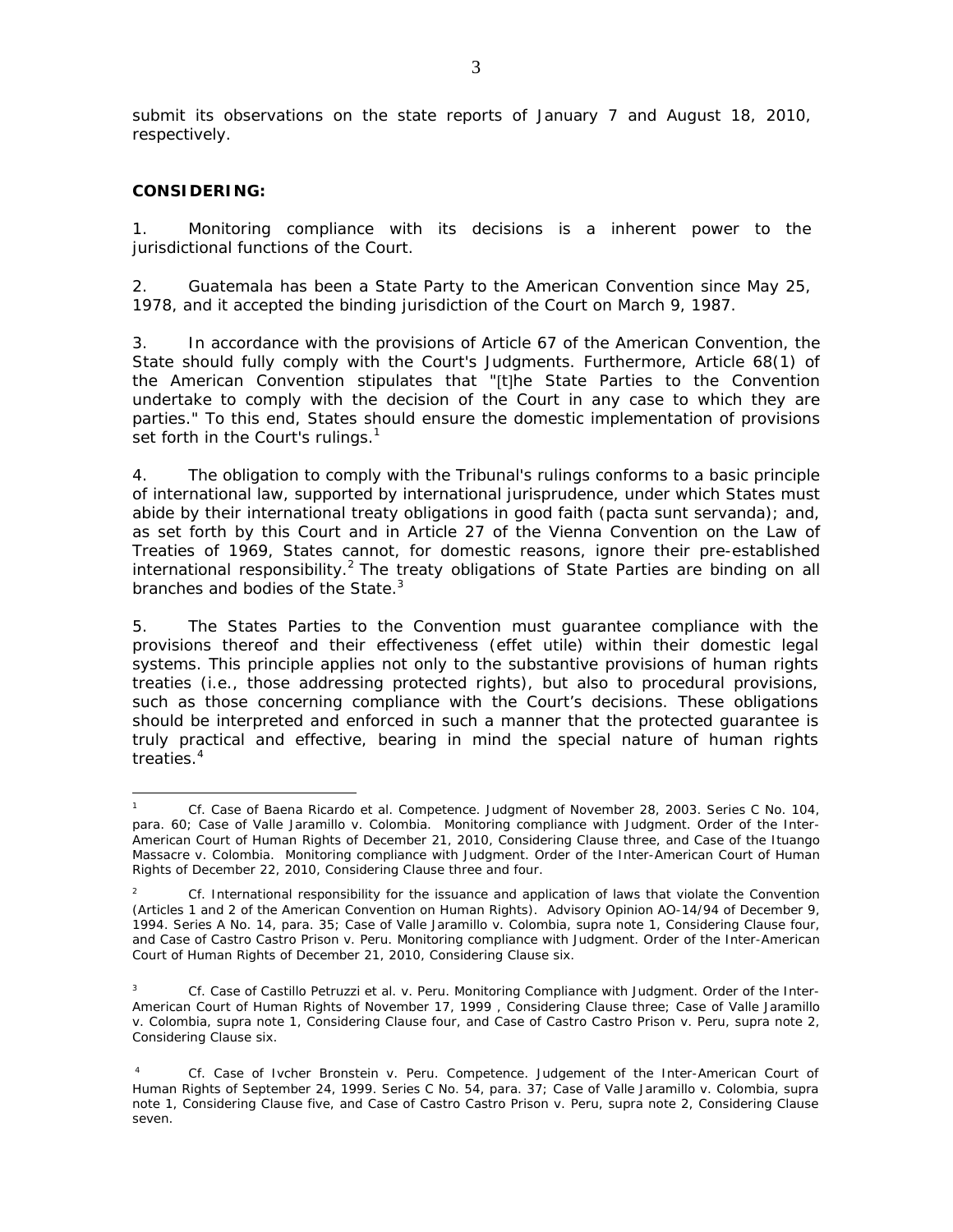### *A) Investigation of the events of the Plan de Sánchez Massacre in order to identify, prosecute, and possibly punish those responsible (operative paragraph one of the Judgment)*

6. In its report of January 7, 2010, the State expressed that the investigators assigned to the Human Rights Prosecutor's Office are conducting "the necessary proceedings to identify and locate the persons that, as civil patrol members and military officers […], participated in the acts. Therefore, documents are being gathered to identify the victims of the massacre and the persons who allegedly took part in it". Moreover, the State informed on the actions taken by the Office of the Public Prosecutor during 2009. It mentioned that on December 10, 2009, it presented a proposal before the Judges of the Criminal Chamber to implement the judgments delivered by the Inter-American Court against the State of Guatemala and that, at a later date, a second meeting was held at the seat of the Criminal Chamber of the Court of Justice on December 11, as well as at the offices of the Comisión Presidencial Coordinadora de la Política del Ejecutivo en materia de derechos humanos [Presidential Commission for Coordination of the Executive Branch's Policy on Human Rights Issues] (hereinafter "COPREDEH") on December 23, 2009, in order to look for "the best means to make progress with the judgments."

7. The representatives referred to "the scant information that the State is forwarding regarding the steps conducted so far in the investigation of the case." They expressed that said steps "were conducted on March 3, 2009, yet when the [State] report was presented, the results of the aforementioned steps were unknown, and no new steps had been taken to progress with the investigation, apart from submitting the correspondence". Moreover, they mentioned that the victims consider that "the lack of willingness shown by the State to make progress with [this] investigation is evident." The representatives also expressed the need for COPREDEH "to participate in the twofold follow-up and information process with the Office of the Public Prosecutor, regarding the need to make progress in the investigation of the case, and also provide the victims and their representatives with information, opening the channel between [said actors] that can be used to inform about the progress in the investigation and, also, encourage new steps". Lastly, they suggested that a detailed report be requested from the State on the results of the steps taken to date.

8. Moreover, in its observations of May 12, 2010, the Commission affirmed that "the State fails to present updated information on the progress made in the investigations" and it reiterated that the information "does not evidence actual compliance with the obligation to investigate as part of the process of monitoring compliance with the judgment." The Commission indicated that "more than five years and eight months after the delivery of the Judgment, [...] it notes that the situation verified by the Court in the merits proceeding of the case has not changed." Therefore, it considered it was essential to reiterate that the State must comply with the reparation measure ordered in relation to the implementation of diligent investigations in order to punish those responsible.

9. Based on the foregoing, the Court notes that the State has only repeated information on the investigation that it had already presented in this monitoring compliance process, hence it has not presented updated information as requested in the Order of Court of July 1, 2009. This Tribunal notes that, following the delivery of the Judgment in the instant case, the State has not taken steps to conduct a prompt, thorough and effective investigation, in accordance with the standards set by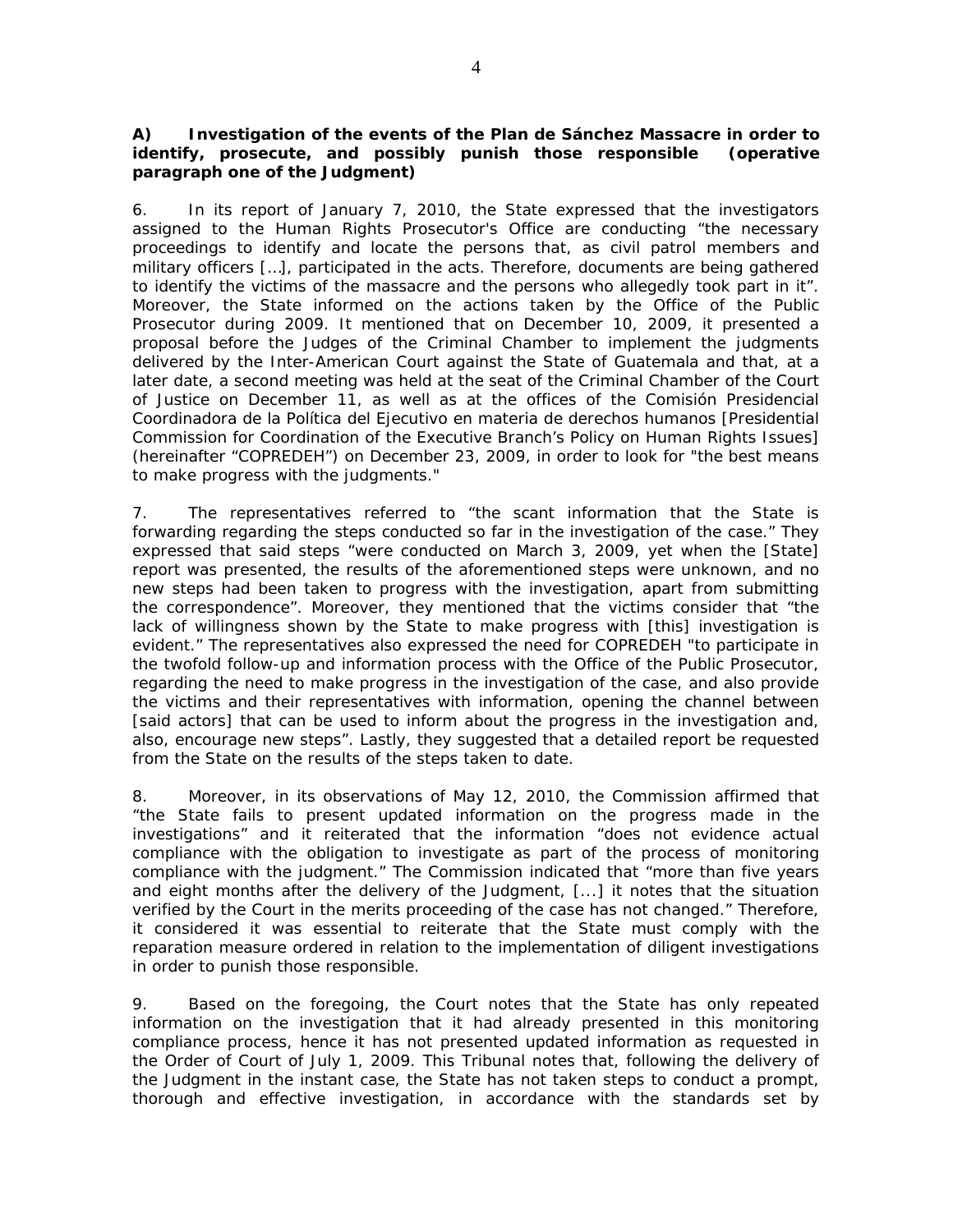international laws and jurisprudence, $5$  to comply with operative paragraph one of the Judgment. The State has the duty to intensify its efforts and take all pertinent actions, as soon as possible, to make progress in the investigations, in an effective manner, in order to identify, prosecute and, if applicable, punish those responsible for the massacre.

10. Consequently, the Tribunal reiterates to the State that it must forward clear, detailed and updated information on the progress made in the investigation and, especially, regarding: a) the authority in charge of the investigation and its identification number; b) the current status of the proceeding conducted against the persons who "were identified" as allegedly being responsible for participating in the Plan de Sánchez Massacre; c) a list of the different action taken and its outcome; and, d) a schedule for the steps that will be taken to identify, prosecute, and possibly punish those responsible. Once this information is received, this Tribunal shall assess the status of compliance with operative paragraph one of the Judgment.

### *B) Delivery to the victims, and dissemination in the Municipality of Rabinal, of the American Convention on Human Rights and of the Judgments on merits, reparations and costs (operative paragraph four of the Judgment)*

11. By means of the brief of January 7, 2010, the State informed that COPREDEH worked for the Academia de Lenguas Mayas [Guatemalan Academy of Mayan Languages] to translate the American Convention into Maya Achí and that, through COPREDEH, the translated document was delivered to the Achí language community on October 30, 2009 in the Municipality of Rabinal. Moreover, it reported on the submission of the translations of the judgments published in Spanish and Achi in the print media titled "El Periódico" on October 5 and 7, 2008. Therefore, the State requested that the Court consider that this commitment has been fulfilled.

12. The representatives, though they acknowledged the delivery of the translations of the American Convention, and the judgments published in Spanish and Maya Achí in the print media, to the victims of this case and other persons invited to the ceremony of October 30, 2009, they did not consider that this commitment had been fulfilled. They stated that the dissemination procedure, according to the terms of operative paragraph four, has not been carried out, given that the mere delivery of said documents to the victims cannot be construed as sufficient dissemination of its content. They further added that "the content should be communicated to those persons unaware of this proceeding, and the result thereof, brought before the Inter-American System, and not just to those persons who encouraged the proceeding." In addition, they reiterated that several proposals were presented to COPREDEH, on various occasions, regarding the appropriate manner to disseminate these documents, given that many of the people who received it, even though they are Maya Achi speakers, "cannot read and write." Lastly, they mentioned that said dissemination procedure should be more comprehensive "so that this measure is part of the guarantee of non-repetition and collective memory." In this respect, they suggested, as a first proposal, that the dissemination procedure should be carried out over the radio at pre-established hours or within the framework of the "seminars with teachers

1

<sup>5</sup> Cf. Case of Bámaca Velásquez v. Guatemala. Monitoring Compliance with Judgment. Order of the Court of January 27, 2009, Considering Clause thirty; *Case of Ivcher Bronstein v. Peru. Monitoring Compliance with Judgment*. Order of the Court of August 27, 2010, Considering Clause eleven, and *Case of Bámaca Velásquez v. Guatemala. Monitoring Compliance with Judgment.* Order of the Court of November 18, 2010, Considering Clause twenty nine.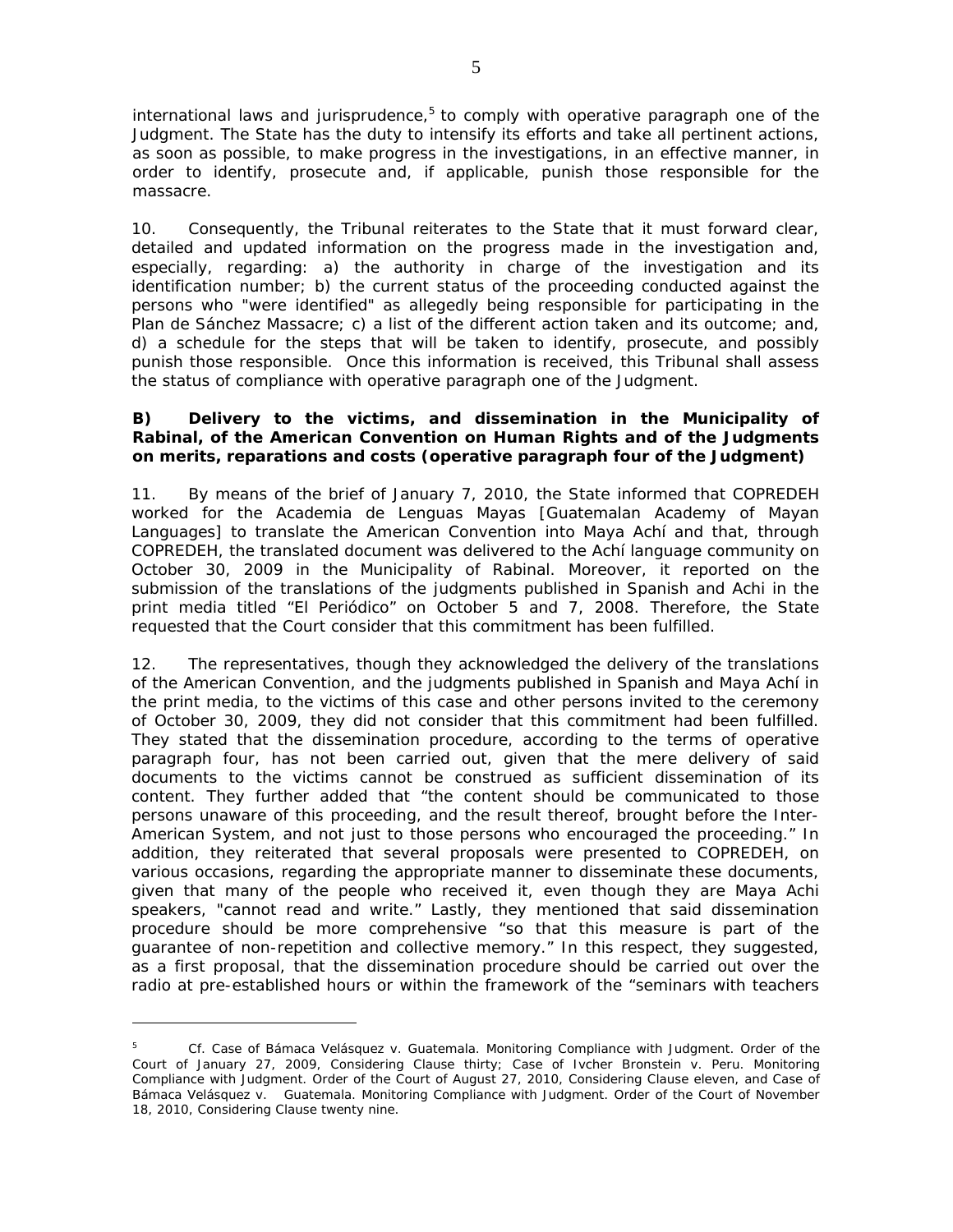and other students from educational institutions in Rabinal in which the victims actively participate."

13. The Commission took note of the delivery of the translation of the American Convention in Maya-Achí, as well as the information presented by the representatives. In addition, it reiterated that "the obligation to disseminate information [...] forms an important part of the reparation and, especially, regarding the prevention of violations and society's access to the truth" and that, therefore, it deemed it necessary to coordinate these obligations with the injured party, "so that they are fulfilled in accordance with the spirit of reparation that inspires them."

14. The Court takes note of the measures taken by the State to comply with its obligation to translate the American Convention into Maya-Achí, its delivery to the victims and other persons present at the ceremony on October 30, 2009, as well as the delivery of the translations of the judgments in Spanish and Maya-Achí published on October 5 and 7, 2008, respectively, in a print media called "El Periódico". In view of the information submitted by the State and the representatives, as well as the analysis of the documentation forwarded to that end, this Tribunal deems that the actions taken by the State in relation to operative paragraph in question comply with that set forth by the Court in its Judgment. In consequence, the Court considers that the State has complied with operative paragraph four of the Judgment.

### *C) To provide free medical and psychological treatment, and medications, to any victims that need them (operative paragraph seven of the Judgment)*

15. In its report of January 7, 2010, the State pointed out that the Ministry of Public Health and Social Welfare (hereinafter, "MSPAS"), since 2005 to the present, has been providing collective, family and individual medical and psychological treatment to the residents of the Plan de Sanchez village, and neighboring communities, through two psychologists and one nursing assistant. In this respect, it presented a report of the visits made between the months of September 2005 and April 2009 to the health center of Plan de Sanchez village. It further added that "in order to provide better service to the residents, the premises of the Health Center of Plan de Sanchez village and Joya de Ramos community were improved," where a water tank and a font were installed. In addition, it mentioned that "even though this judgment orders the provision of psychological and medical treatment to the residents of [said] village and the neighboring communities, the State is obliged to provide this service pursuant to the Constitution of the Republic of Guatemala". Moreover, in a report of August 13, 2010, the State pointed out that on May 21, 2010, a meeting was conducted with officials from COPREDEH, where "[t]he attending officials proposed that the work of the Victims' Physical and Mental Evaluation Committee be resumed so as [...] to provide them [...] with the free medical treatment [and] medicine they require [...]". In that same meeting, the petitioners stated that MSPAS "did in fact [...] built a Health Center in the Plan de Sanchez village […]."

16. In its observations of March 15, 2010, the representatives pointed out that the information furnished by the State in relation to the treatment provided is general, and this forms part of its constitutional obligations. In this respect, they mentioned that it is appropriate to take into account the particular and specific nature of the measure to repair a damage caused by the State to the population; therefore, a greater effort is required from the authorities and, in consequence, the Court cannot consider compliance based on the general information furnished. They further alleged that, in this specific case, it is necessary to "reduce the physical and psychological suffering of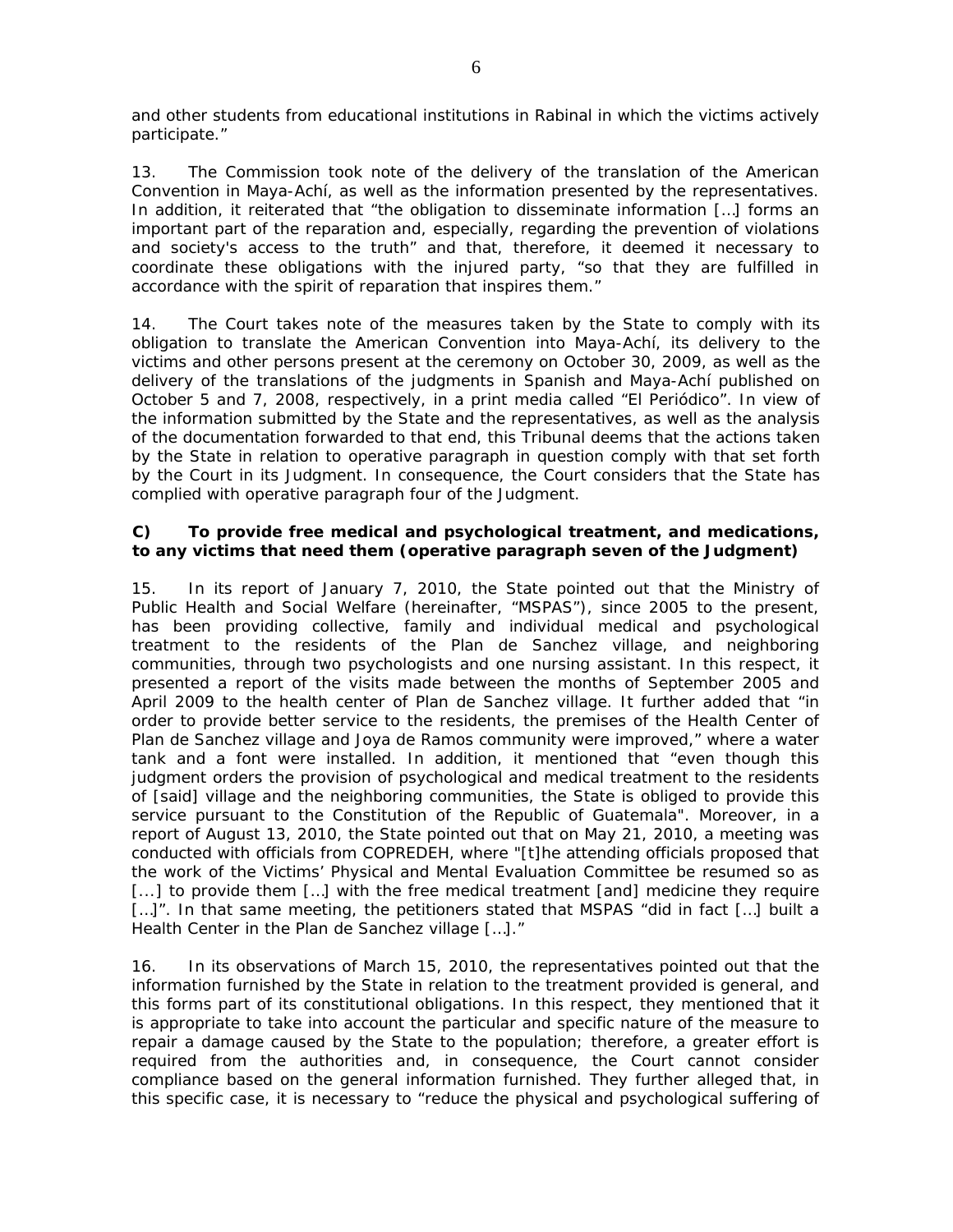victims of grave human rights violations" and that, as a result, the State should take into account aspects such as the victim's condition, their vulnerability and the effects of the political violence to which he or she was subjected. Moreover, they expressed that, so far, the State has not reported on the execution of individual evaluations, hence they considered that the treatment provided was not adequate, which "could [...] lead to continued, and constantly repeated suffering." In this respect, they pointed out that the Evaluation Committee, set up in 2007, stopped operating, thus it is necessary to resume its work in order to conduct a physical and mental evaluation of the victims. They also argued that there is no specialized program to provide psychological and psychiatric treatment, or a plan that provides for a way to provide free medicines to the victims, which forces the victims to travel to Rabinal or Salama in search for medicines. Finally, the representatives referred to the report of the Equipo de Estudios Comunitarios y acción Psicosocial [Team of Community Studies and Psychological Action] (hereinafter, "ECAP"), which, among other things, contains the description of the psychosocial work carried out between the delivery of the judgment and the present day, a description of the health services provided, victims' proposals, as well as the recommendations put forward "to follow-up the implementation of the reparation measures from a psychosocial perspective".

17. In its observations of May 12, 2010, the Commission mentioned that it agrees with the representatives on the fact that the information presented by the State "does not provide further details." Moreover, it highlighted the lack of information in relation to the progress made with the implementation of a specialized program to provide psychological and psychiatric treatment, as well as regarding the functioning of the Psychosocial Evaluation Committee according to the terms of the Judgment. Lastly, it emphasized the importance of providing any free medicines that are necessary to treat the victims at their place of residence, "together with the actions necessary to ensure they receive comprehensive treatment."

18. The Court takes note of the information provided by the State regarding the situation of the medical and mental treatment and the personnel available to provide it, as well as the fact that, in their observations, the representatives and the Inter-American Commission both pointed out that the State refers to the medical treatment in a general way and does not report on the implementation of the measure ordered by the Court, for the victims of the instant case, in view of their particular conditions.

19. In consequence, the Court repeats the need for the State to forward updated and detailed information regarding the progress made in implementing the medical and mental treatment it provides to the victims of this case and its results. In this respect, the Court repeats to the State that it must provide the necessary means to effectively reduce the physical and mental suffering of said victims. In the report so requested, the State must include information on: a) the names of the persons who are beneficiaries of the medical or psychological treatment; b) how medicines have been provided free of charge; c) the progress made in creating a specialized program to provide psychological and psychiatric treatment, in view of the particular circumstances and needs of each person; and d) the measures adopted to resume, if it is currently not operating, the work of the Victims' Physical and Mental Evaluation Committee, all in accordance with paragraphs 106 to 108 and 117 of the Judgment on Reparations.

*D) Provision of adequate housing to the surviving victims who reside in the village of Plan de Sánchez (operative paragraph eight)*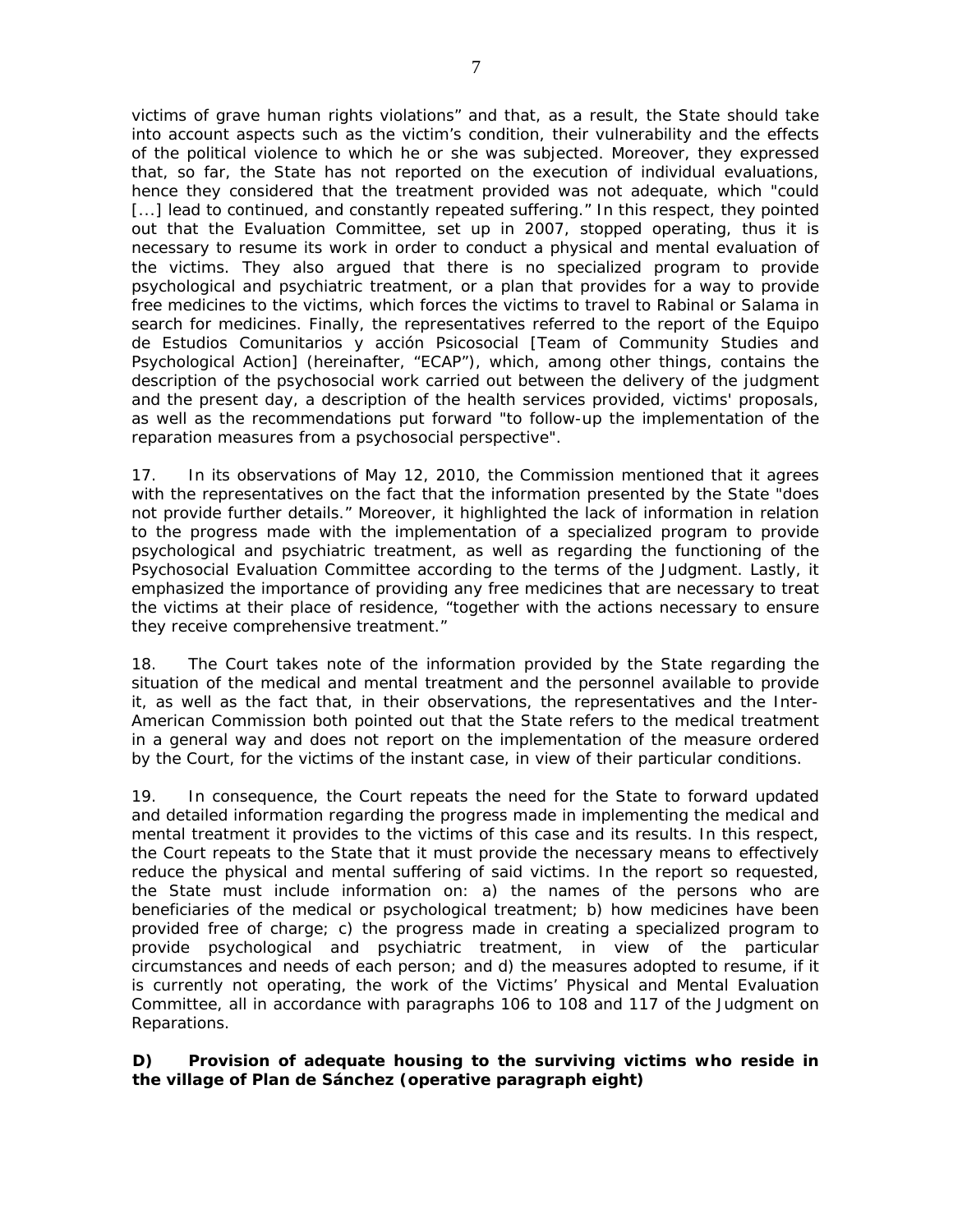20. In its report of January 5, 2010, the State reiterated that "work meetings were held with the representatives of the Fondo Guatemalteco para la Vivienda [Guatemalan Housing Fund] (hereinafter, "FOGUAVI") and the legal representatives of the beneficiaries [in order to] examine the adequate mechanisms to carry out the housing project" and, as a result of this, "in [the month of] December 2008, FOGUAVI and COPREDEH entered into an Inter-Institutional Agreement" for the term of one year, which was renewed for one additional year. It also informed that, within the framework of said Agreement, the representatives were requested to present "the case file of each one of the beneficiaries" in order to analyze said documentation and the socio-economic studies "to construct and/or improve each one of the beneficiaries' houses". It further argued that the representatives, who had presented 208 case files to the State with the requested documentation, sustained that several beneficiaries had moved to other areas of the country and that they did not know where they were located. Finally, the State pointed out that it is waiting for these cases to be forwarded.

21. In its report submitted on August 18, 2010, the State repeated that the Institutional Cooperation Agreement has been signed and it pointed out that in the case of Plan de Sánchez Massacre, the "Presidential Commission held an informative meeting on May 20, 2010 [...] so that the representatives of the institutions involved would inform the leaders of Plan de Sanchez village [...] of the procedure to be followed in order to carry out the housing project; as well as to seek their support to present the necessary information and documentation to comply with the requirements established by the institutions involved". The State sustained that, on said occasion, "the petitioners gave their approval to begin the housing project […]." In the report presented on December 1, 2010, the State pointed out, in reference to the representatives' allegations related to the housing issue, that "from 2008 until the signing of the inter-institutional cooperation agreement […] on July 28 [2010], the legal representatives of [Centro para la Accion Legal en Derechos Humanos {Center for Human Rights Legal Action} (hereinafter, "CALDH")] and the petitioners were fully aware of the housing project" and that, now, the leaders of the communities of Plan de Sanchez and Ixchel expressed their disagreement with the dimensions of the houses and that the leader of the small village of Joya Ramos stated that the community has a skeptical attitude towards compliance with this measure. The State considered "it was worrying that after the housing project procedure, the petitioners still expressed their disagreement." Lastly, it informed that "97 out of the 208 case files that were forwarded by the representatives [to FOGUAVI] were approved to start the construction of the houses in the following weeks." It further alleged that CALDH, as a representative and advisor for the petitioners, must complete the remaining 111 case files by 2011.

22. In its observations of March 15, 2010, the representatives informed that they are waiting to convene a meeting with FOGUAVI to determine the specific progress made so far to comply with this measure, after FOGUAVI made the first visit to the community. To this end, they emphasized the need "for those who are assigned with the task of constructing [the] housing […] to learn about the acts that took place in the community and the Judgment that was delivered." Moreover, they highlighted that said measure, much like the others, "must be restorative and not re-victimizing, therefore compliance therewith cannot be just another housing construction project, but rather the actual reconstruction of a community, their inhabitants and the social fabric". Furthermore, in the observations of October 25, 2010, the representatives alleged that on September 22, 2010, a meeting was held with the representatives of governmental institutions (COPREDEH, FONAGUAVI, PNR and FONAPAZ) to deal with the issues related to the requirements needed to grant a housing subsidy. In this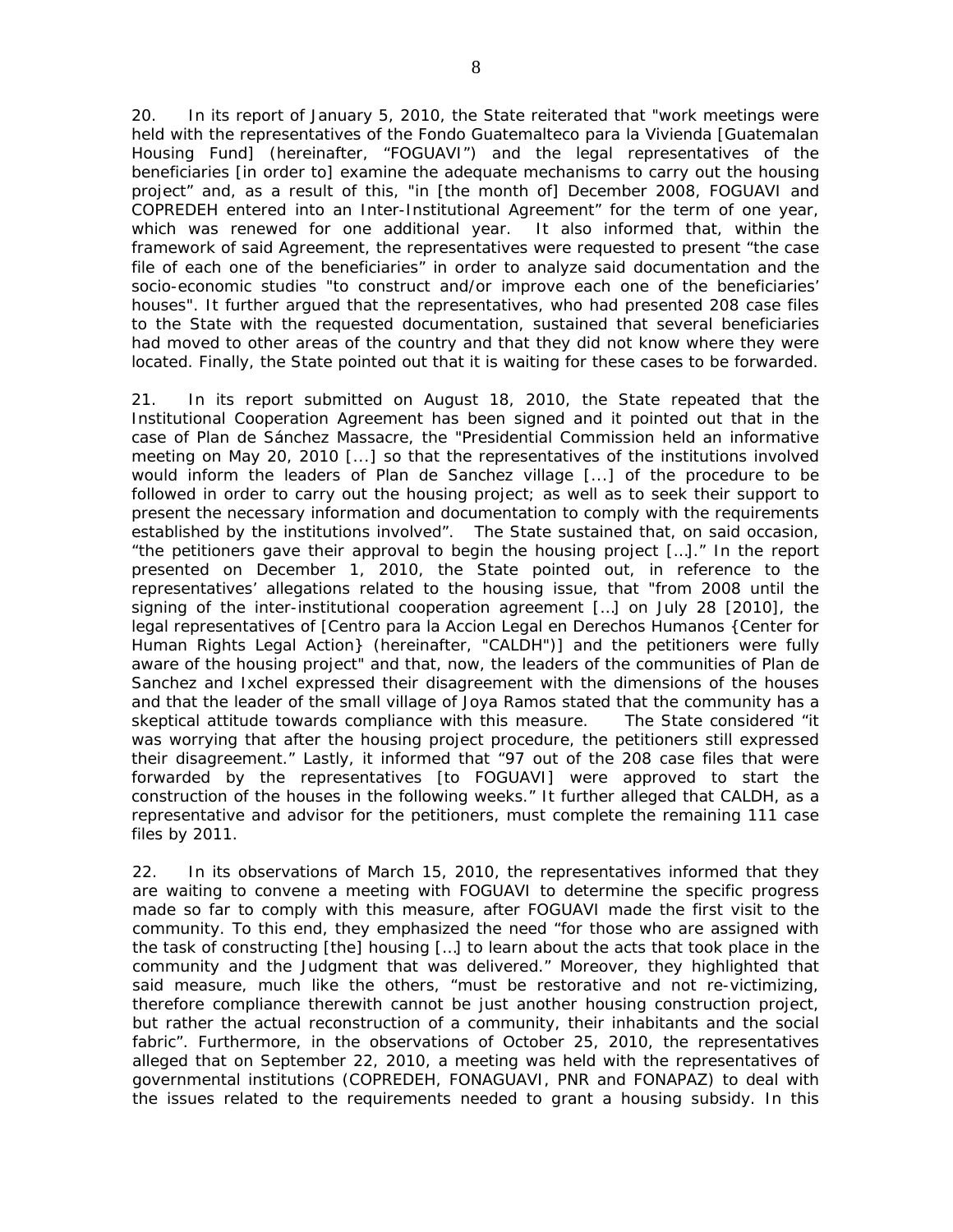meeting, it was indicated, "by the representative of the FOGUAVI, that of 208 case files that were analyzed, […] a total of 203 case files were approved for the housing subsidy." The housing issue "was brought to the attention of the beneficiaries[,] who gave their opinions in this respect through the leaders of Plan de Sanchez." To this end, they indicated that the representative of Plan de Sanchez[,] Benjamin Manuel Jeronimo, state[d], on behalf of the community he represents, that the size of the houses set to be built does not suffice for the number of community members […]. Families of 8 to 10 people are unlikely to be able to live in a house such as those the State intends to build." They pointed out, in addition, that "it is possible that the houses, once they are built, may not even be used by the beneficiaries due to their dimensions compared to the number of family members [...]".

23. In the brief of May 12, 2010, the Commission referred to the information presented by the parties and the progress made in gathering such information. It considered that the State has still not filed updated and detailed information as to the progress made regarding "the beneficiaries who requested housing and the measures taken" to comply with this reparation measure.

24. The Court notes that the State has informed on different actions taken to implement this measure, including those concerning: a) the signing of a cooperation agreement to carry out a housing project for the victims of the instant case, which includes the participation of different state entities; b) holding various meetings to carry out the housing project; c) the request made to the representatives for support and information for the case files for the housing project; d) the forwarding of 208 case files so as to be analyzed for the housing project; e) constructing houses in the following weeks as part of the Concul Village housing project. In this respect, the representatives and the Commission have acknowledged the progress made in implementing this measure and indicated the need for the State to present detailed information on the action taken. The Tribunal takes into account that, in the observations of October 25, 2010, the representatives indicated that the beneficiaries had observed that the dimensions of the houses set to be built were not adequate for the number of people (between 8 and 10 per family); therefore, they pointed out that it is possible that such houses, once built, may be unusable.

25. In view of the above, this Tribunal positively values the efforts and progress made by the State to comply with this measure. However, in order to assess compliance therewith, it deems it necessary for the State to present updated and detailed information on the actions recently taken and, if possible, on the implementation of the housing program. To do so, the State must include, among others, the following: a) a list with the names of the beneficiaries who were approved for housing construction; b) the characteristics of the houses set to be built; c) a list with the names of the beneficiaries whose case files are still pending approval and the reasons for this; and, d) a schedule for the implementation of the corresponding housing project.

# *E) Implementation of various programs in the beneficiary communities (operative paragraph nine of the Judgment)*

26. Regarding the study and dissemination of the Maya-Achí culture in the affected communities, in subparagraph a) of operative paragraph nine, in its report of January 5, 2010, the State made reference to different activities the Academy of Mayan Languages, with the support of the Municipality of Rabinal, carried out to disseminate Achi culture, such as the publication of books prepared by the Academy and their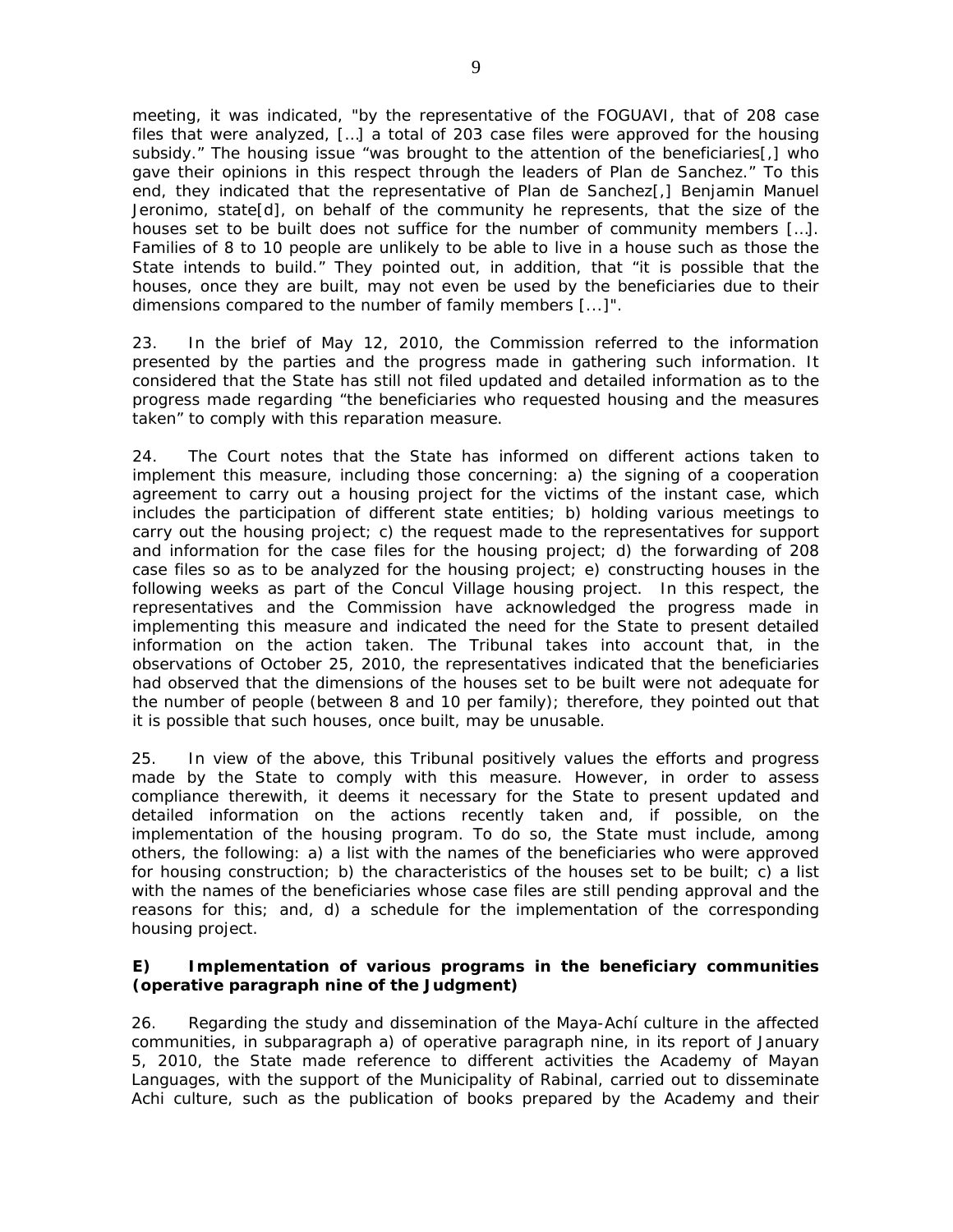delivery to the leader of the community of Plan de Sanchez village. It indicated that even though no specific agreement has been entered into with said Academy, in accordance with the Judgment "it is looking for the mechanisms necessary to comply with the commitment made regarding the study and dissemination of Achi culture." As for the maintenance and improvement of the road systems, in subparagraph b) of operative paragraph nine, it stated that the Ministry of Infrastructure and Housing "continues with the renovation work on the road of the Plan de Sanchez village and the roads to other communities". Lastly, as to the supply of teaching personnel trained in intercultural and bilingual teaching for primary schooling, in subparagraph d) of operative paragraph nine, it mentioned that on October 30, 2009 it was decided, at the ceremony in which the translation of the American Convention was delivered, with the presence of the education representative for the Ministry of Education of the Rabinal municipality, "to give bilingual primary education in Maya-Achí in Plan de Sanchez village". Moreover, it indicated that on July 25, 2010, "[a] meeting was held with the inhabitants of Plan de Sanchez village so that specialist representatives of the governmental bodies (FONAPAZ, FOGUAVI, PNR and COPREDEH) [...] with the communities leaders [..] where "it was proposed to the leader of Plan de Sanchez village that four classrooms be constructed [...] and that the school be renovated."

27. Regarding subparagraph a) of operative paragraph nine, in its observations on the state report of March 15, 2010, the representatives stated that they acknowledge the important work of the Academy of Mayan Languages. They also repeated that the actions taken by different instances of the State "cannot be considered as compliance with the Judgment if the victims were not fully included in [the] process [initiated by said Academy]." In this respect, they mentioned that even though a copy of the books published by said Academy was delivered to the leader of the community, "this fact does not necessary form part of the compliance with the Judgment" and they pointed out that, to date, "a syllabus linked to the Judgment" has not been established. Regarding subparagraph b) of the operative paragraph regarding the improvement of the road network, the representatives emphasized the importance of "opening a dialogue with the institutions concerned" in order to define the ways of complying with each of the aspects pending compliance. Moreover, they indicated that the improvements made to some stretches of road were not effective because heavy rains made the roads impassable again. Finally, regarding the intercultural and bilingual teaching, referred to in subparagraph d) of said operative paragraph, they state that there are "differing opinions." They considered that even though the teachers speak Maya-Achí, this does not necessarily imply that "bilingual education is incorporated in the syllabus at all the different levels of education mentioned in the Judgment." They deemed it important that the State provide information regarding the syllabus for the different levels of education and the way it incorporates intercultural and bilingual education. Finally, they emphasized the importance of being able to discuss, with COPREDEH and the Ministry of Education, the procedures that are going to be introduced "to include intercultural and bilingual education as well as remembrance and restoring culture."

28. In relation to subparagraph a), in its observations presented on May 12, 2010, the Commission valued the efforts made by the State to support the work aimed at disseminating the Maya-Achí culture and it considered it was crucial that the cultural dissemination specifically reaches those Rabinal communities that were affected by the massacre. Regarding subparagraphs b) and d), the Commission took note of the information presented by both parties and highlighted the importance of "complying with this reparation measure through a coordinated action to actually implement it". Moreover, it valued the agreement to prepare a syllabus and a schedule to comply with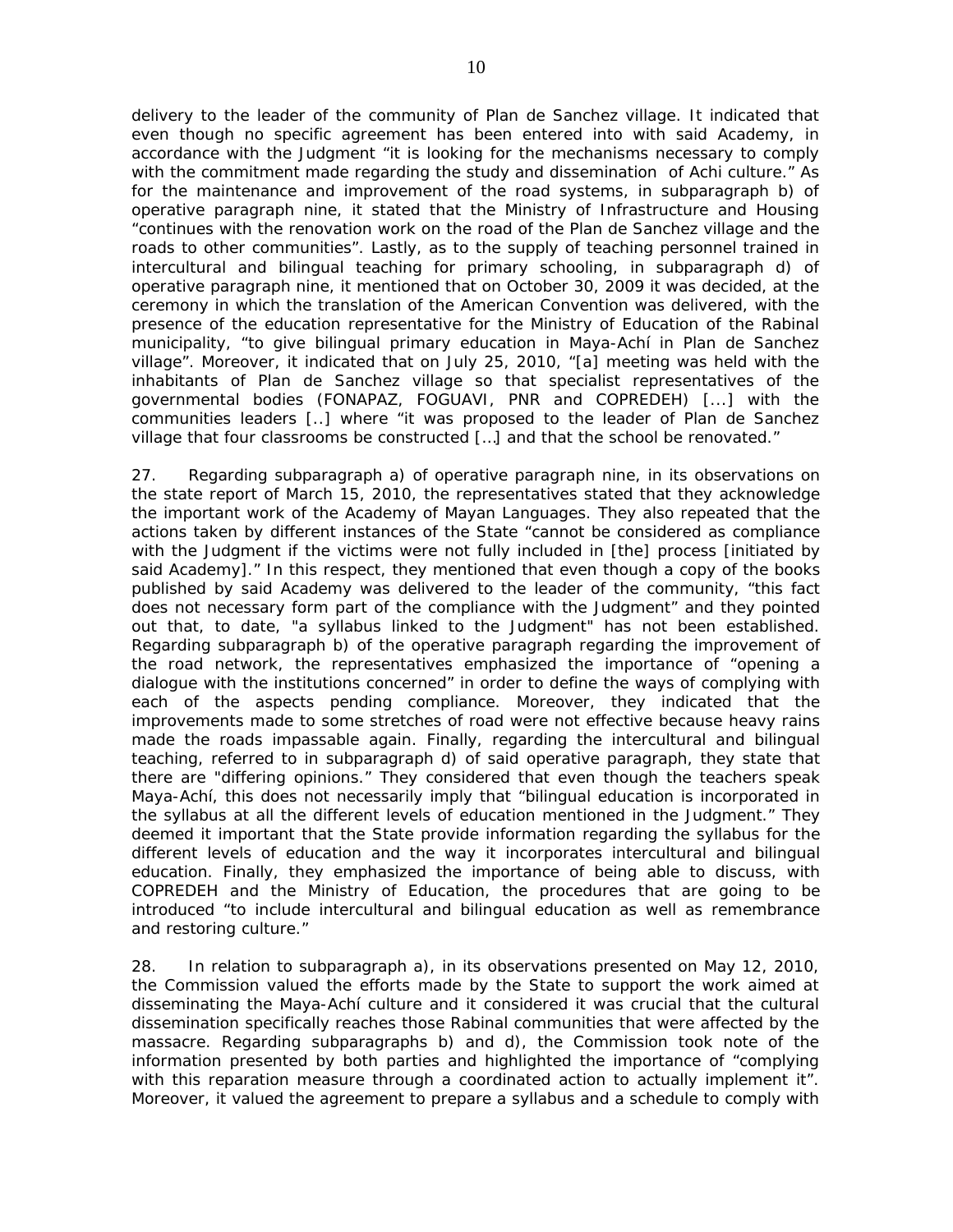specific operative paragraphs of the Judgment. Furthermore, it noted that the State has still not presented information on the measures adopted regarding the sewage system and a potable water supply, in accordance with subparagraph c).

29. The Court deems that the actions taken by the State to implement programs in affected communities, on the study and dissemination of the Maya-Achí culture, comply with the Judgment. Therefore, the Court considers that the State has complied with subparagraph a) of operative paragraph nine of the Judgment.

30. Moreover, it values the measures adopted to maintain and improve the road network, as set forth in subparagraph b) of operative paragraph nine. In addition, the Tribunal deems it is important that the teaching personnel trained in intercultural and bilingual teaching, subparagraph d) of said paragraph, be supplied according to paragraphs 109 to 111 and 117 of the Judgment, for which it is necessary for the State to inform whether it has implemented educational programs incorporating bilingual and intercultural teaching at the different education levels. Lastly, the Court notes the lack of information regarding the implementation of subparagraph c) of said operative paragraph, which refers to the implementation of a sewage system and potable water supply. In consequence, in order to assess the state of compliance with operative paragraph nine, the Court deems it necessary for the State to forward updated and detailed information regarding the progress made in implementing the measures ordered in the Judgment.

# *F) To pay compensation for pecuniary and non-pecuniary damage to those individuals who are yet to receive full payment thereof (operative paragraphs ten, eleven, thirteen, fourteen and fifteen of the Judgment on Reparations)*

31. In its report of January 7, 2010, the State indicated that on December 22, 2009 it proceeded to pay, through the National Compensation Program [Programa Nacional de Resarcimiento], the corresponding compensation to Mr. Simeón Galeano Pirir, who served as legal representative for the minors who were declared heirs of the deceased Lucia Raxcacó. Moreover, it pointed out that on that same date "the third and last compensation payments were made" at the headquarters of COPREDEH to the heirs of Mrs. Natividad Morales, namely, Ricardo Tecú Manuel (husband) and Miguel de los Santos (son), María Dionisia, Pablo Tecú Morales, and Ana María Tecú Morales.

32. In this respect, nor the representatives or the Commission had made reference to the State's comments in relation to the payment made to the heirs of Lucia Raxcaco Sesám and Natividad Morales.

33. In view of the information and documentation furnished, the Court considers that the State has complied with the payment of the compensations to the heirs of Lucía Raxcacó Sesám and Natividad Morales, under the terms of paragraph 31 of this Order.

34. In relation to outstanding compensation payments for some victims, the State repeated the information presented in its report of April 9, 2009 and stated that the reason that certain persons had not yet received the payment was because "they [had not] appeared before their legal representatives or the Presidential Commission to demonstrate that they are surviving victims." Regarding the victims mentioned in the Judgment with similar or identical names, it indicated that "to date, no people with those names had appeared." Lastly, it mentioned that it is waiting for those people who had still not received the payment to appear with the documentation so required.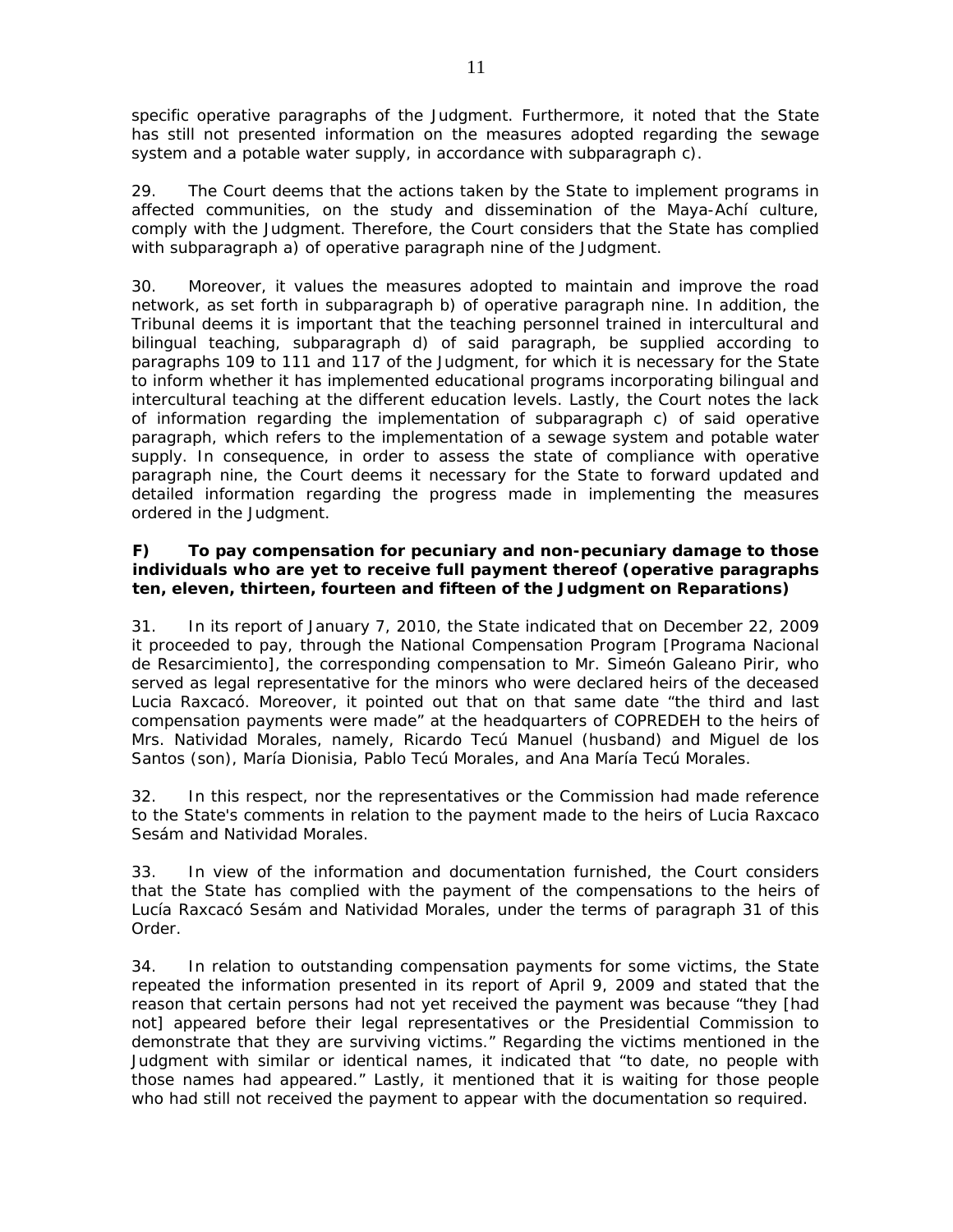35. In its observations, the representatives deemed it necessary for the State to provide specific information on the "action taken to pay the corresponding compensatory amounts to the beneficiaries who, to date, had not claimed them". They further argued that said amount, according to the terms of paragraph 121 of the Judgment (*supra* Having Seen 2), should be deposited in dollars and in the most favorable terms in a solvent institution in order to guarantee prompt access thereto whenever the victims claim it.

36. The Commission stated that, regarding the information furnished by the parties, it is waiting for details on the deposits made to the people who had still not claimed their financial reparation.

37. The Court notes that the reports presented by the State and the observations of the representatives do not provide information about the persons who had still not appeared before the competent authorities to receive the corresponding compensation, or the status of the payments to persons with similar names, information that the Tribunal has repeatedly requested from the State and the representatives. Likewise, the State has not informed on the opening of an account or issuance of a deposit certificate in a banking institution in order to guarantee payment to the people in the circumstances set forth in paragraph 121 of the Judgment.

38. In view of the fact that there is no sufficient information to assess the state of compliance with all the compensatory payments ordered in the Judgment, the Tribunal reiterates the need for the parties to forward updated and individualized information on the status of the outstanding compensations for victims, be it because they had not yet appeared before the corresponding authorities or because they have identical or similar names, as it was determined in certain cases. The forwarding of such information in the term set forth in operative paragraph two of this Order is of utmost importance.

# **THEREFORE:**

#### **THE INTER-AMERICAN COURT OF HUMAN RIGHTS,**

in exercising its authority to monitor compliance with its decisions in accordance with Articles 33, 61(1), 62(3), 65, 67, and 68(1) of the American Convention on Human Rights, Article 25(1) and 30 of the Statue, and Article 31(2) and 69 of its Rules of Procedure,

#### **DECIDES:**

1. According to the terms of this Order, the State has complied with the translation of the American Convention on Human Rights into Maya-Achí, the dissemination of the translation in the municipality of Rabinal and its delivery to the victims (*operative paragraph four of the Judgment on Reparations)*.

2. In accordance with the present Order, the State has partially complied with the following operative paragraph in relation to the following operative paragraphs of the Judgment on Reparations: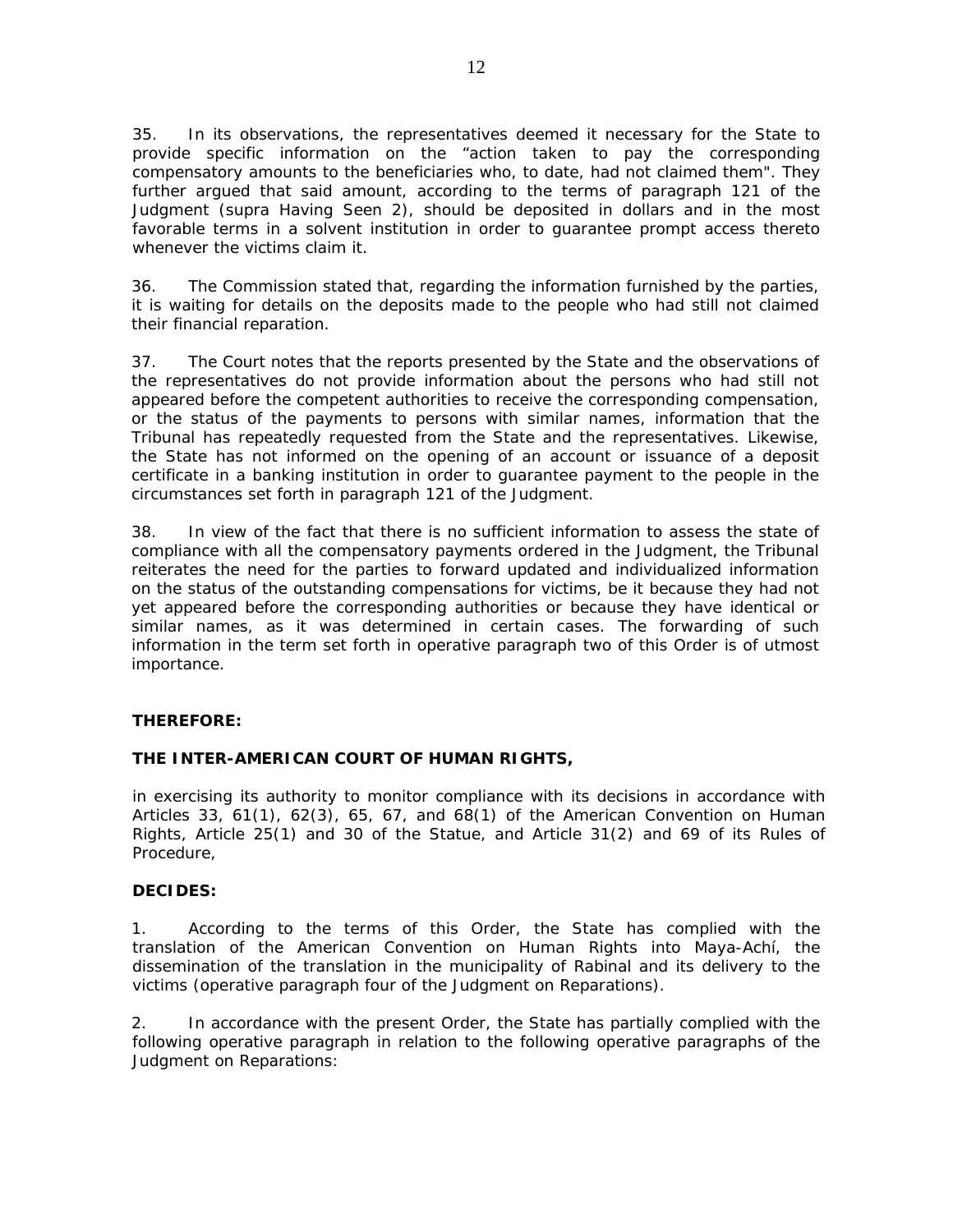- a) To create programs in the affected communities on the study and dissemination of the Maya-Achí culture in these communities through the Guatemalan Academy of Mayan Languages, or a similar organization (*operative paragraph nine of the Judgment on Reparations*);
- b) To pay the heirs of Lucía Raxcacó Sesám the full compensation amount awarded to them by this Court as pecuniary and non-pecuniary damages, in accordance with Considering Clause 33 of the present Order (*operative paragraphs ten, eleven, thirteen, fourteen, and fifteen of the Judgment on Reparations)*; and,
- c) To pay the heirs of Natividad Morales the full compensation amount awarded to them by this Court as pecuniary and non-pecuniary damages, in accordance with Considering Clause 33 of the present Order (*operative paragraphs ten, eleven, thirteen, fourteen, and fifteen of the Judgment on Reparations).*

3. In monitoring full compliance with the Judgment issued in the instant case, and after analyzing the information provided by the State, the Commission, and the representatives, the Court will keep the procedure open to monitor compliance with those aspects still pending compliance in the instant case, namely:

- a) To investigate, identify and, possibly, punish the perpetrators and masterminds of the Plan de Sánchez Massacre (*operative paragraph one of the Judgment on Reparations*);
- b) To provide free medical and psychological treatment, and medications, to any victims that need them (*operative paragraph seven of the Judgment on Reparations*);
- c) To provide adequate housing to any survivors from the village of Plan de Sánchez who need it (*operative paragraph eight of the Judgment on Reparations*);
- d) To create the following programs in the affected communities: b) maintain and improve the road network between the aforementioned communities and Rabinal, the municipal seat; c) provide a sewage system and drinkable water; and, d) provide teaching personnel for the affected communities who are trained in intercultural and bilingual teaching for primary, secondary and diversified education (*operative paragraph nine of the Judgment on Reparations*); and,
- e) To pay the compensation amount awarded in the Judgment as pecuniary and non-pecuniary damages to those individuals who were declared victims and have yet to receive full payment thereof, in accordance with Considering Clause 38 of the present Order (*operative paragraphs ten, eleven, thirteen, fourteen and fifteen of the Judgment on Reparations*).

# **AND RESOLVES:**

1. To request that the State adopt all measures necessary to effectively and promptly comply with those points ordered by the Court in the Judgment that are outstanding, in accordance with the provisions of Article 68(1) of the American Convention on Human Rights.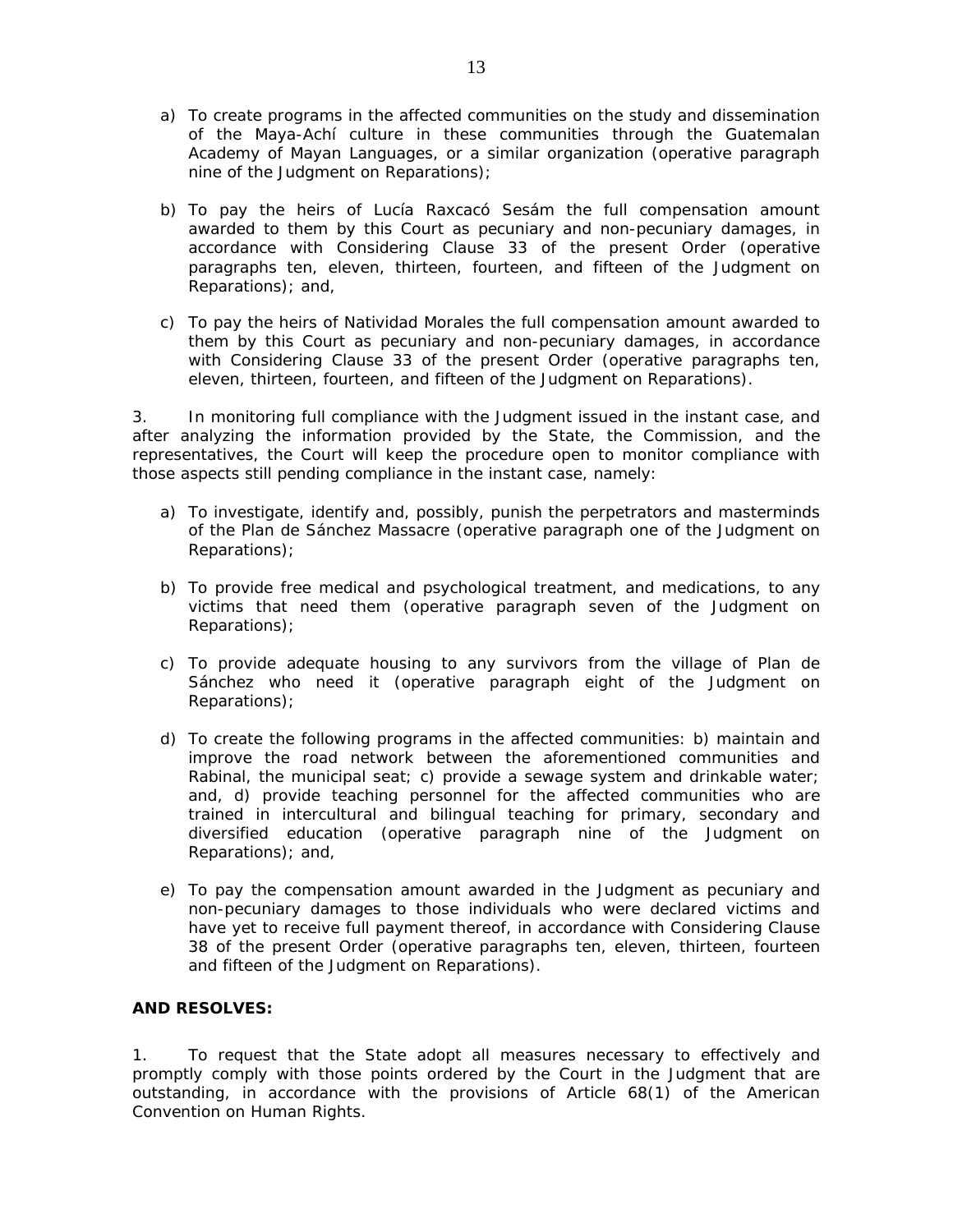2. To request the State to submit to the Inter-American Court of Human Rights, on June 7, 2011, a complete and detailed report with information on all the measures adopted to comply with the reparation measures ordered by this Tribunal that are still pending compliance and, in particular, refer to the information requested by this Tribunal, according to Considering Clauses 11, 20, 25, 30 and 38 of this Order.

3. To request that the representatives of the victims and the Inter-American Commission on Human Rights submit their relevant observations on the state report mentioned in the previous operative paragraph, within four and six weeks, respectively, following the receipt of said report. Furthermore, in their observations, the representatives must include the information requested by this Court, pursuant to the terms of Considering Clauses 37 and 38 of this Order.

4. To continue to monitor all operative paragraphs of the Judgment on reparations and costs of November 19, 2004, that are pending compliance.

5. To request that the Secretariat of the Court notify the Order to the State, the Inter-American Commission on Human Rights and the victims or the representatives of the victims.